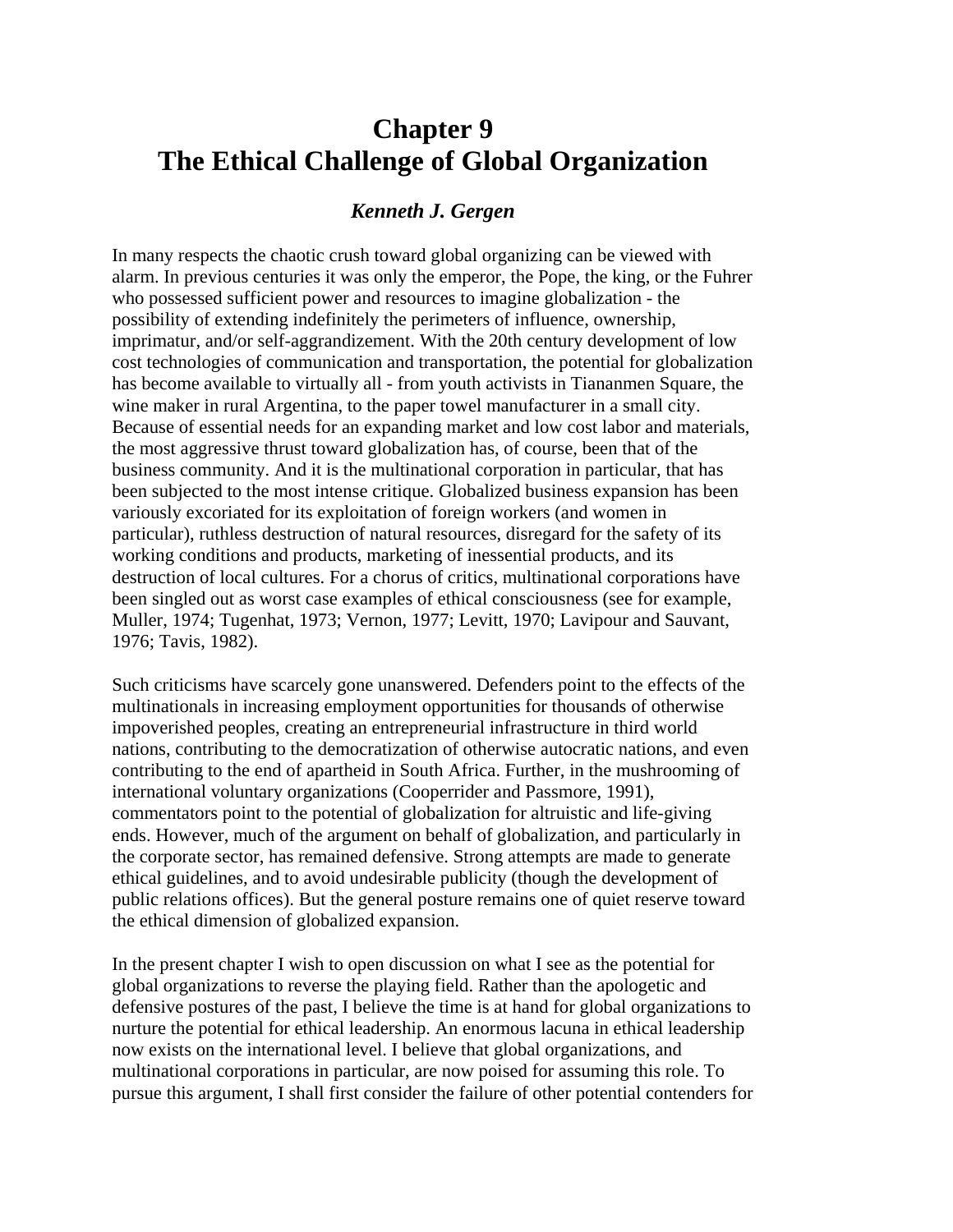ethical inspiration. Then, I shall focus on the shift from modern to postmodern forms or organizing. As I shall argue, it is within the postmodern organizing process that we can locate the impetus for reconsidering the ethical potential of the global organization. The ethical potentials of postmodern organizing are realized most particularly in relational process. Finally, I shall demonstrate the ethical potentials of such practices by drawing from recent work in a multinational pharmaceutical corporation.

## **The Ethical Challenge of Globalization**

It is first essential to place the problem of organizational ethics within the global context more generally. This precis will act as a prophylactic against any selfsatisfying simplification of good and evil - for example, pitting malignant expansionists against innocent third world cultures. More importantly, we shall find that the globalizing process itself thrusts issues of the good into unparalleled prominence. To appreciate these points it is important, first, to consider the social origins of ethical presumptions. Virtually any form of social organization embodies an internally shared ontology (a consensus view of "the real") and ethical sensibility (quotidian commitments to what is collectively deemed worthy and desirable as opposed to improper or reprehensible). Agreements on the nature of reality and on the value of certain activities as opposed to others are essential for the very formation of organizational culture (Weick, 1995); without such agreements the organization would cease to be effective. More generally, beliefs in the good are community achievements (MacIntyre, 1984).

To the extent that organizations are fully integrated into local communities, organizational ontologies and ethics pose little problem. When community constructions of is and ought are fully reflected in the practices of its businesses, governmental offices, churches and so on, the expansion and strengthening of these institutions simply contributes to the shared sense of the good within the community. However, as organizations expand, drawing members from disparate communities or spanning several communities, so is there a tendency for the constructed character of the world within the organization to deviate from the surrounding community. The organizational understanding of the good may come into sharp conflict with local understandings (consider the frequent conflict between family and corporation in terms of the hours a young executive should work).

In these terms, globalization represents an enormous intensification of ethical conflict. As organizations expand into foreign locales, so do they import alien constructions of the real and the good. From their standpoint, their actions seem reasonable, even commendable; local traditions seem parochial, backward or even reprehensible (surely in need of change). From the local standpoint, however, the ways of life favored by the globalizing organization often seem invasive, insensitive to local customs and community, and even deeply immoral (consider the reaction of Muslim fundamentalists to many Western corporations and products). There is an important sense in which much of the invective directed against the multinational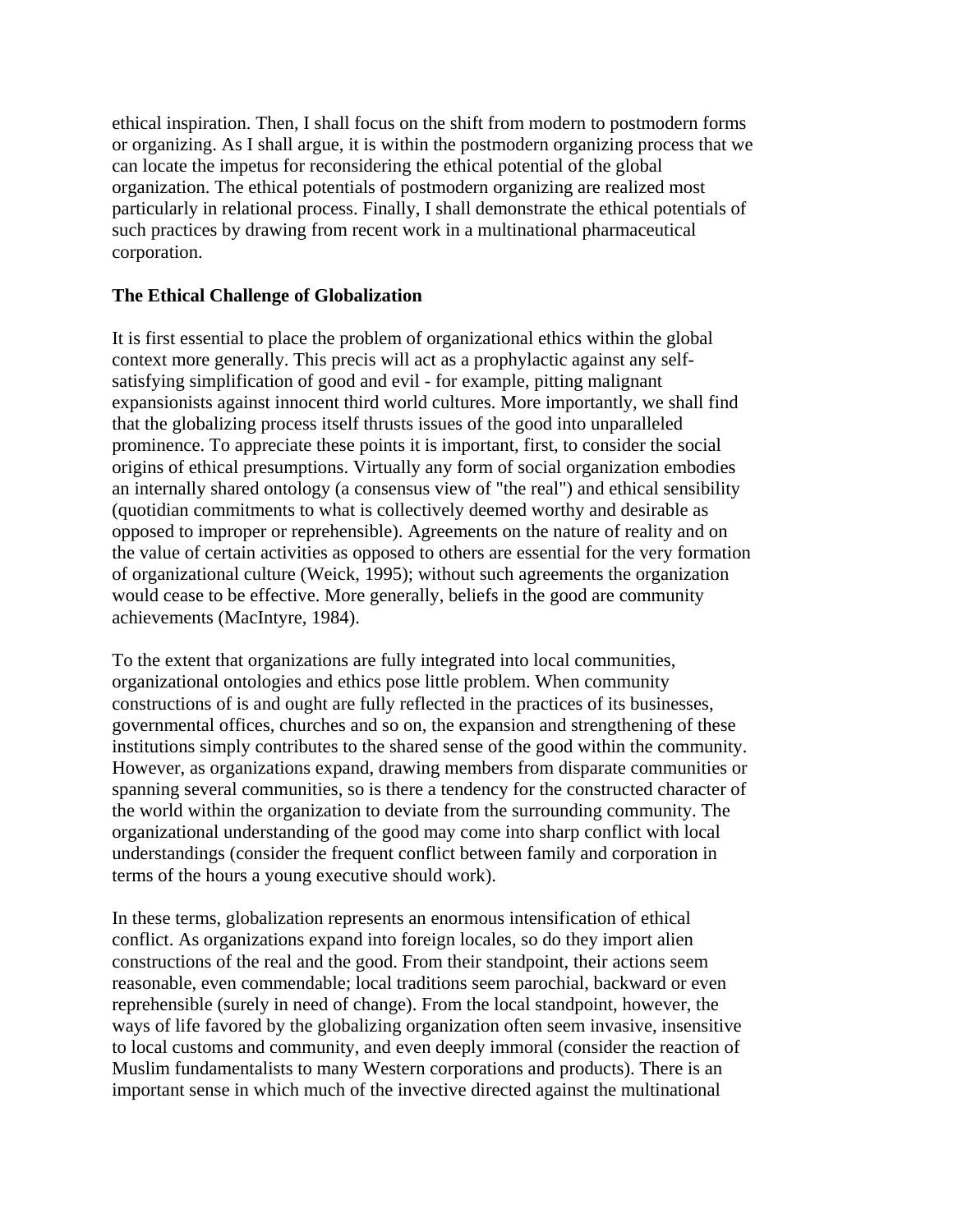corporation is derived from just this condition - with the corporation evaluated by standards that are largely alien, or differentially construed from within as opposed to outside the organization.

As we see, however, the globalizing process represents an enormous expansion in the field of ethical conflict. The problem is not that of ruthless and colonizing organizations seeking world dominion; "ruthlessness and "colonization" are the epithets of the outsider. Rather, the problem is that of multiple and competing constructions of the good. And, without means of solving these conflicts, we face the problem of deterioration in relations, legal warfare, and even bloodshed (consider the bombing of the Trade Towers, the murder of priests in Africa, the ransoming of business executives in Colombia, and the assassination of Russian officials concerned with Mafia-like business practices).

## **The Problematics of Principles and Sanctions**

From the present standpoint, we find that problems of ethical conduct are not essentially problems of malignant intention. We should not think in terms of the evil practices of the multi-nationals as against the purity of traditional culture (or vice versa). Rather, ethical problems result primarily from the clashing of community (or cultural) standards of action. In these terms, however, the rapid shift toward globalization invites an enormous expansion in the domain of ethical conflict. Wherever an organization coalesces and expands, so does it enter territories where its mission destabilizes and violates accepted standards of the good. As we confront a world of globalization without limit, what resources are available for adjudication, rectification or coordination? How are we to proceed?

There is first the longstanding attempt to generate binding ethical principles, to articulate a set of standards or ideals to which all parties can (or should) aspire. This is the territory of philosophers, business ethicists, and human rights specialists concerned with instilling universal goods or values. (See for example, Padsen and Safritz, 1990; Donaldson, 1993). Yet, I find little reason for optimism in this domain. At the outset, after two thousand years of moral philosophy, there is as yet no broad consensus - even in western culture - on matters of the good. As MacIntrye (1984) characterizes such deliberation, it is both "interminable and unsettleable." (p.210) When such standards move across cultures, the conflicts are even more profound. For example, western principles of women's rights generate harsh antagonism in Islamic culture. Under these conditions, who is legitimated to "call the ethic" for all? Even multi-nation attempts to hammer out a universal slate of human rights have not been impressively successful. Not only are such platforms resented by governments feeling they are being used to undermine their power, but abstract principles seldom dictate specific actions in concrete circumstances (see Gergen, 1994).

Given the problematic of generating and instilling ethical principles, most problems of disagreeable conduct are simply treated pragmatically. Thus, in the sphere of global organization, international trade commissions, international tribunals, United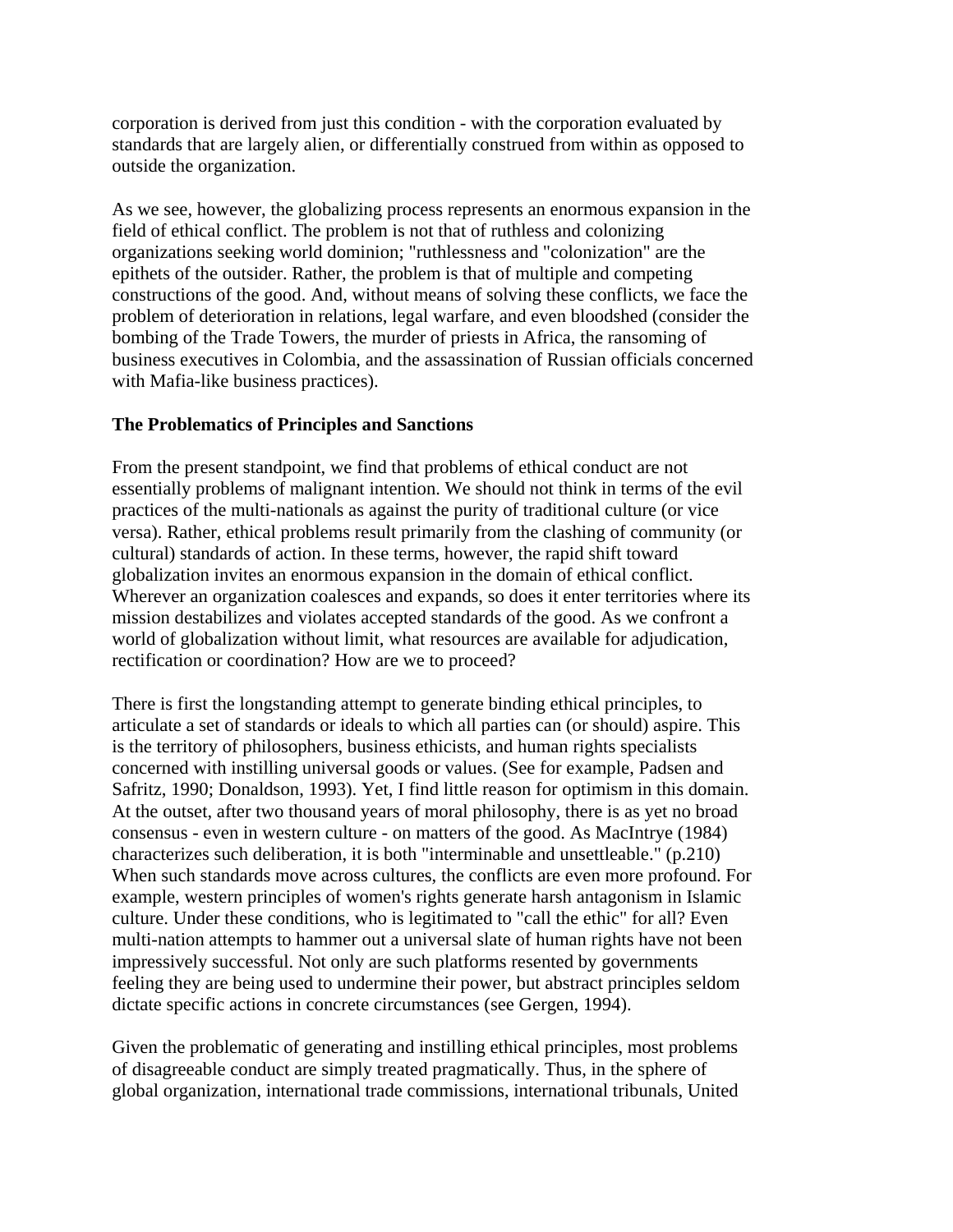Nations policies, and sanctions and policies within various nations are typically used to prevent egregious violations of situated senses of the good. While such efforts have been useful, they are also limited. By and large, such sanctioning efforts are reactive; they are activated only when problems emerge. In this sense, they are always chasing demons already on the move. There is little opening for positive visions of the future. Further, they generate a schism between "we" and "them" between ruling and assessing organizations on the one hand, and those whom they judge. The result in the latter organizations is the emergence of a strategic sensibility: all actions are acceptable so long as they do not arouse the suspicions of the sanctioning body.

In the case of both moral principle and pragmatic sanction, perhaps the major problem is that of extrinsic origin. That is, in both cases efforts toward the good originate outside the organization itself. The organization must instill the principles or act according to rules generated elsewhere. They must acquire a special sensitivity that is not inherent in the routinized activities of the organization itself. If a broadly shared sense of the good is to be achieved, the more optimal solution would lie in the internal practices of the organization - practices valued by the participants in terms of their own sense of mission. It is precisely this set of practices that are emerge in the transition from the modern to the postmodern organization.

## **Shortfalls of Modern Organization**

With the field of ethical conflict exponentially expanding, and attempts to instill ethical principles and legislate the good both found wanting, what other sources are available? It is here that I wish to propose that the globalizing organization itself may provide the most promising alternative. I am not speaking here of self-policing organizational policies, of the adoption of specific ethical codes of conduct for the globalizing organization. Such standards would inevitably be "local," in the sense of representing internal conceptions of the good. Rather, I am speaking of forms of organizational practice which indeed, are just those practices best suited to the viability of the globalizing organization. Such a proposal may initially seem ironic. After all, it is the globalizing process itself to which we have traced the problem of ethical conflict. However, as I shall hope to demonstrate, such conflict is largely derived from the expansion in a particular form of organization. Ultimately required is a transformation in the organizing process itself. Let us turn our attention, then, to contrasting conceptions of the organization.

There is now a voluminous literature on the changing nature of the organization in the 20th century, with much of this commentary focused on the major transformations of the past few decades. There are numerous ways of indexing these changes, with terms such as post-industrialization, the information age, chaos management, and postmodernism among the more prominent. To sustain coherence with a number of previous offerings (Gergen, 1991; Gergen and Whitney, 1995) I shall use the term modern to refer to an ideal form of organization, approximated in varying degree by most major corporations (along with military, educational and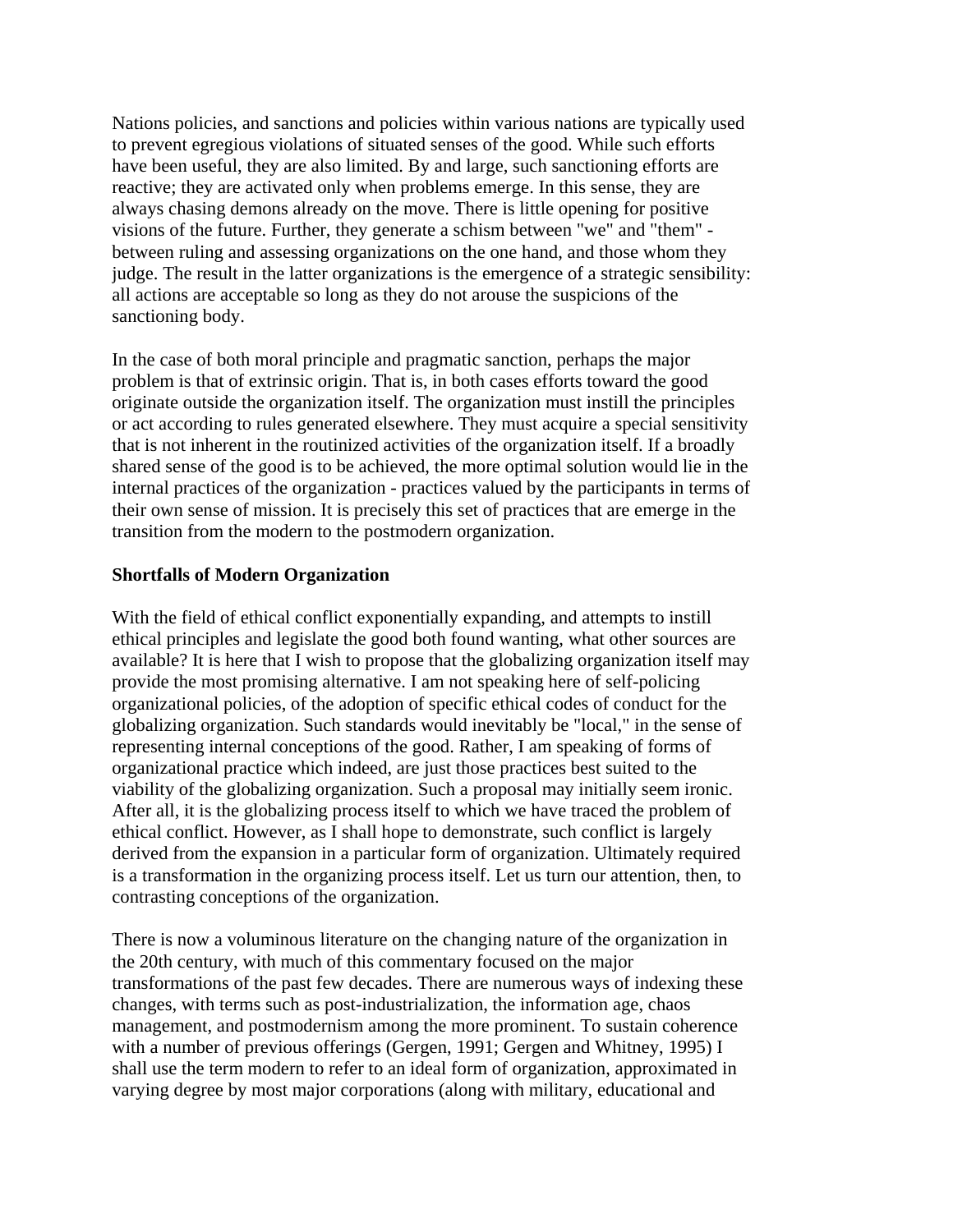governmental establishments) in western culture for over a century. We may then refer to the emerging processes of organization as postmodern. In what follows, then, I shall briefly characterize major features of the modern organization, along with its vulnerabilities - both practical and ethical - within the context of globalization. This will prepare the way for a discussion of the ethical potentials of postmodern organizing.

There is a burgeoning literature on the modern organization.<sup>\*</sup> Of specific relevance to our present concerns, we may characterize the modern organization as one committed, at the outset, to a hierarchical view of relationship. In more primitive form, the single, rational agent takes command (responsibility, control) over a group of subordinates. In expanded form, a policy making committee, informed by subordinates responsible for collecting relevant information, dictates organizational action. Directives flow from top to bottom, information (or feedback) flows in the opposite direction. In this sense, the organization is monological; a single, coherent rationale (strategic plan) dominates all sectors of the organization. The model is also committed to an individualistic basis of action, wherein single individuals serve as leaders or followers, are assigned responsibilities, subjected to evaluation, and rise upward in the hierarchy (or are thrust out) accordingly. The organization itself is also framed in the individualist metaphor, with firm boundaries recognized between what is inside vs. outside the organization, and organizations themselves are typically viewed as locked in a competitive struggle for position in a hierarchy from which they may be discarded.

In the present context, it is also important to point out that the modern organization represents a major incitement to ethical conflict. Although modern organizations inevitably generate a shared sense of the good, an internal justification for their policies, they do so in relative independence of their social surrounds and with their own prosperity or well-being foremost in view. Thus, as the modern organization becomes globalized, it essentially attempts to replicate itself (through its subsidiaries) throughout the world. The monologic rationality and ethical sensibility ideally prevails throughout. In effect, the organization becomes an alien intruder that functions primarily to fortify (and justify) its own hegemonic ends.

It is not simply that the modern organization is flawed with respect to the ethical necessities of a pluralistic world. Rather, in my view, as the modern organization globalizes, its capacity for effective functioning is also diminished. In significant degree, such losses result from the availability of the very technologies which have made globalization possible. I am speaking here primarily of this century's advances in communication and transportation technology. Through such innovations as the telephone, video recording, the microchip, high speed computers, and satellite transmission on the one hand, and massive highway systems, rail systems, and jet transportation on the other, it is possible to move information, opinions, persons, and products across the globe with ever increasing speed and efficacy. However, the global expansion of the modern organization is also accompanied by range of new challenges and adjustments, each of which undermines its viability. Among the more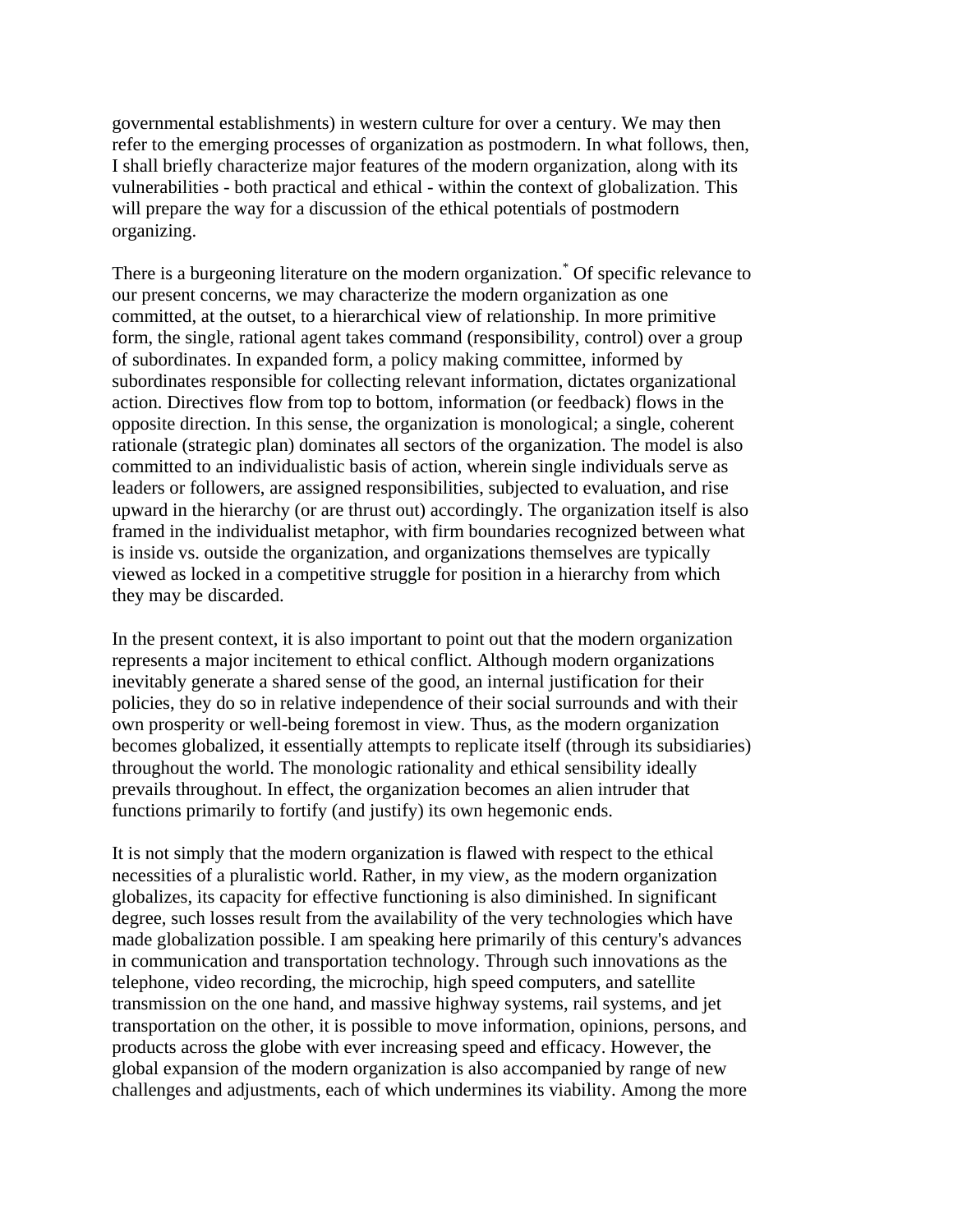#### prominent alterations:

*- Dispersion of intelligibilities*. As the organization expands, a strong tendency toward specialization occurs. The company is divided into functional areas; Individuals are hired and evaluated as specialists in different domains (e.g. research, production, marketing). Differing specialities are housed in separate buildings, and sometimes in different geographical locations. With further expansion, the organization is reproduced in miniature in other parts of the world. Within each segment, shared conceptions and values develop differentially. Most important, what is obvious, rational, and valuable in one part of the organization is seldom duplicated in others. In effect, a multiplication of realities is generated, reducing the intelligibility and the rhetorical efficacy of the singular "voice from the top."

*- Disruption in chains of authority*. Because there are few decisions within a functional domain that do not impact on others, and because most major initiatives require the coordinated input from diverse functional specialties, increased reliance must be placed on time-specific teams from across specialty areas. The result is first a blurring of the modern organizational structure in terms of the orderly distribution of responsibilities. The clear assignment of responsibilities to individuals or distinctive functional units is subverted. Further, the command structure is undermined, as unit chiefs lose the power to control and evaluate the work of members operating in multiple team contexts.

*- Erosion of rationality*. With the availability of high speed information transmission, information can be rapidly accessed or collected from a variety of sources and speedily transmitted across broad networks. Thus, decision-makers are confronted with ever increasing amounts of information relevant to various decisions. Because the organization is increasingly segmented, this also means that there is increasing differentiation in the sources of information available. There are more "kinds" of information to process. And, because information continuously accumulates, new factors are continuously identified, and new developments continue to take place, the half-life of available information is reduced. Yesterday's statistics are all too often a summary of yesterday. Although statistics are the benchmarks most frequently used in strategic planning, few guidelines exist for evaluating when information is useful and when it has outlived its relevance. In effect, not only is reliance on a single center of rational planning reduced, but the very concept of rationally based policy is thrown into question.

*- Reduction in centralized knowledge*. The same technological advances stimulating global expansion of the organization, also mean that centralized authority is progressively cut away from the context of decision making. Subsidiary decision makers are more intimately acquainted with the contests in which they operate; their knowledge based is richer and more fully nuanced. Further, windows of opportunity are suddenly and unpredictably opened (for example, by a local election, an invention, a shift in interest rates, a merger), and shut. As a result, decisions from a distance - from the spatio-temporal remove of headquarters - prove relatively slow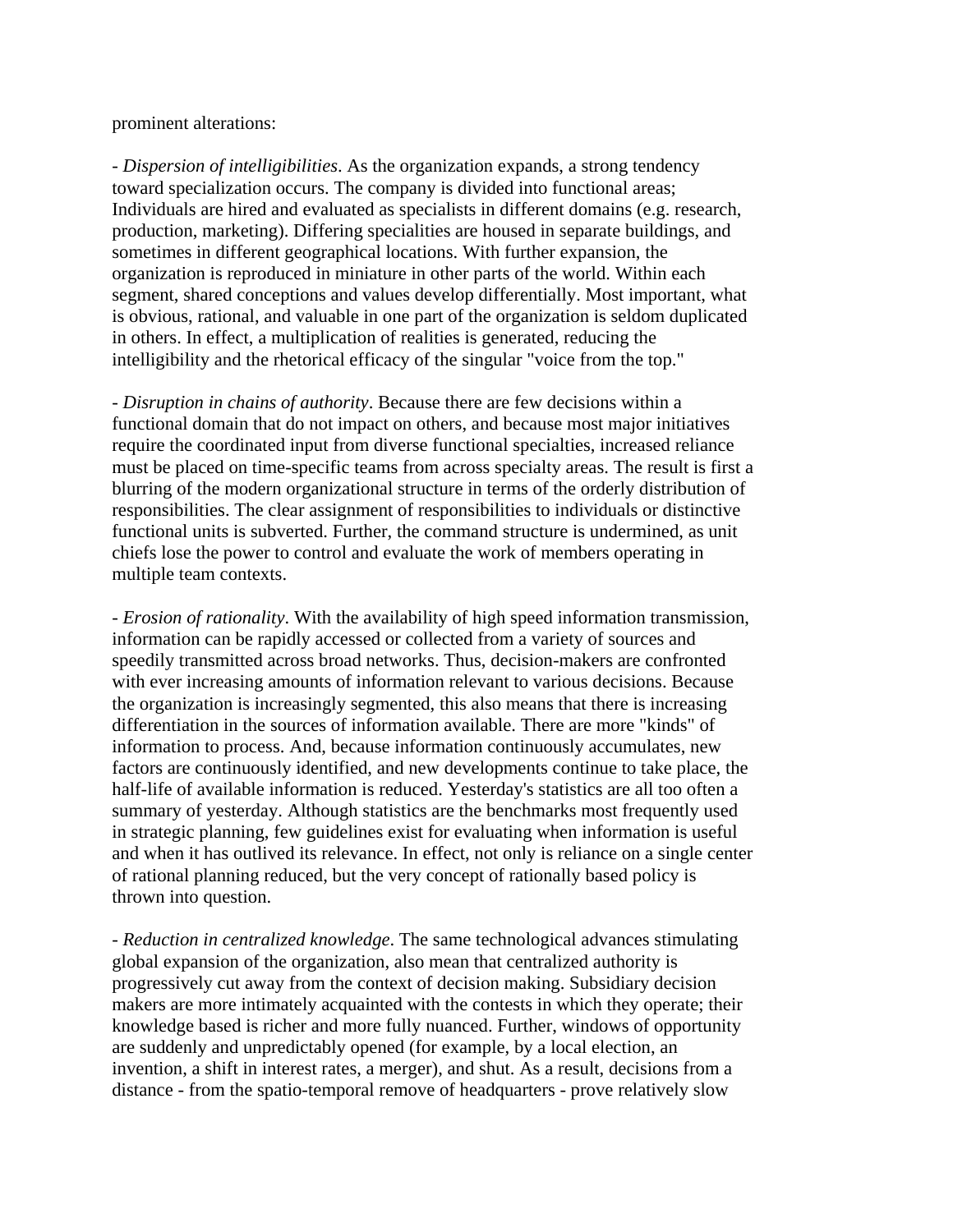and insensitive. Increased dependency must be placed, then, on local representatives to respond within the context of application.

Communication technologies have simultaneously permitted a broad expansion of interested audiences - groups involved in the control, purchase, or use of a product or service - not only in terms of sheer numbers, but in variety as well. Such audiences will also vary in characteristics and requirements from one culture to another. Further, as the media, the government, and various interest groups become players in decisions affecting the organization, the organization must be able to communicate with differing content and emphases to multiple audiences. The potential of a centralized authority to communicate effectively across all target audiences is minimal, and most particularly when this group operates at a geographical remove from the target. Again, the result is increased reliance on local, contextually embedded decision makers.

*- Undermining of autonomy*. Because the media are increasingly the major sources of public information, their power to shape an organization's future is substantially augmented. In effect, media professionals - news analysts, commentators, science columnists, news writers - operate as gate keepers of national reality. Because their views are typically presumed to be unmotivated - and thus objective - they often seem more authentic than those issuing from the organizations themselves. In this way, organizations lose a certain capacity for autonomous, self-direction. Their voice loses authority in the public sphere. Increasingly the views of outside opinion leaders must be taken into account prior to decisions, in effect, giving such leaders a voice within the organization. The boundary between "inside" and "outside" the organization is blurred.

This erosion in autonomy is further by the fact that available technologies increase the capacity for various concerned audiences to identify themselves and their goals, and to organize action. This is not only true in the case of political parties and governmental offices, but also for various groups which recognize the economic potentials in organizing (e.g. consumer and labor groups), and for various grass roots interest groups (e.g. environmentalists, feminists, associations of retired people) who now take a keen political interest in global organizations. Not simply passive observers, such groups are actively engaged in information searches relevant to globalizing practices. In effect, the global organization is placed under unprecedented scrutiny, the effects of which may spill into the media at any time. Again, there is a diminution in the capacity of the organization for self-direction.

As we find, the technologies of globalization place the modern organizational structure in jeopardy - with the capacity of central authority to maintain intelligibility, command authority, make rationality claims, accumulate knowledge for local decision making, and make autonomous decisions all diminishing. As David Freedman (1992) summarizes the case, "The traditional scientific approach to management promised to provide managers with the capacity to analyze, predict, and control the behavior of the complex organizations they led. But the world most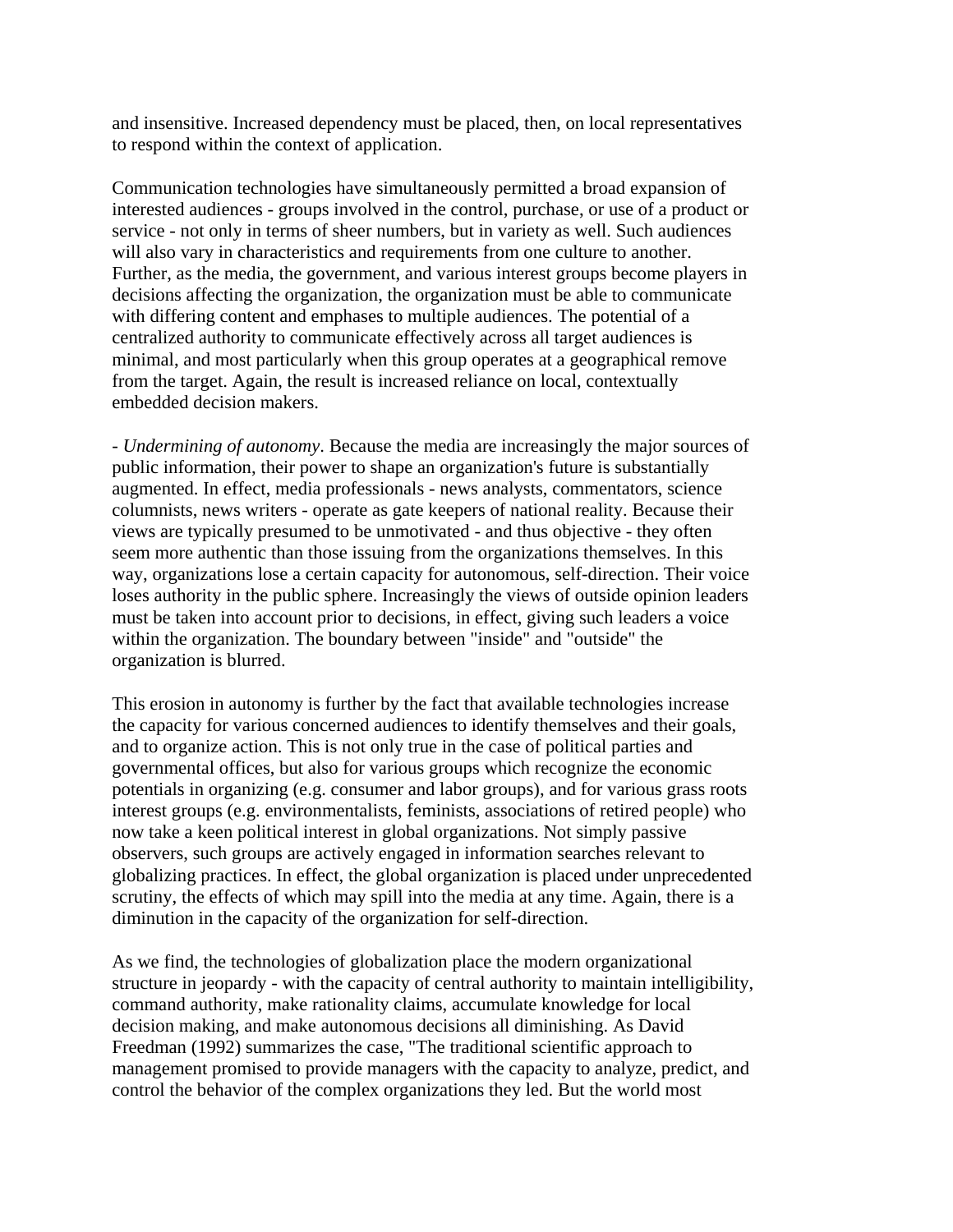managers currently inhabit often appears to be unpredictable, uncertain, and even uncontrollable."(p.26) More generally, Bella and Jenkins (1993) observe, "Highly complex organizational systems are beyond the capacity of any individual or group to grasp, much less control."

## **Relational Process and the Ethics of Postmodern Organizing**

As I am proposing, the 20th century process of globalization is accompanied by a decline in the capacity of the modern organization to sustain itself. Yet, as we have seen, ethical conflicts are born of just this capacity of the modern organization for self-exportation and global duplication. In effect, ethical conflict is derived from a form of organization that ceases to be functional. In this sense, organizations seeking to bolster top-down authority, to control local operations, and to be increasingly selfdetermined, are not only operating against their self interests, but do so at a cost of ethical anguish. Given this condition, we now confront the challenge of envisioning practices of organizing that are at once beneficial for the organization and ethically productive. Can we, then, elucidate processes of postmodern organizing that simultaneously benefit the organization and favor a globalized condition of ethical wellbeing?

It is here that we enter the sphere of postmodern organizational theory. As will be outlined more fully in the next chapter, this literature is undergoing robust development. It is premature to draw confident conclusions regarding ethical potentials. However, the central place occupied by social constructionist dialogues within the postmodern literature, do provide some useful leverage. In particular, social constructionist analyses typically favor a relativistic stance concerning ethical premises. Thus, they stand as bulwark against any potentially hegemonic articulation of the good. Simultaneously, constructionism places a strong emphasis on relationships as the font of both ontology and ethics (see Gergen, 1994). In doing so, they shift the focus from individuals or social structures to processes of ongoing interchange, processes we may characterize as relational. In the present context, I wish to propose a conception of relational process as a pivotal metaphor for achieving the dual ends of organizational sustenance and ethical wellbeing. Let us explore.

At the outset, an emphasis on relational process abandons two central features of the modern organization, namely the assumption of self-contained units and of structural solidity. From the relational standpoint, the primary concern is not with recognizable units (e.g. headquarters, subsidiaries, the marketing division), and their structural arrangement, but with continuous processes of relationship. By foregrounding relationship we call attention to the domain of interdependence, the forms of coordinated activity from which the very conceptions of headquarters, subsidiaries and marketing division derive. In this sense, there are no single individuals, making autonomous decisions, but forms of relationship out of which actions that we index as decisions become intelligible. An individual, then, is the common locus for a multiplicity of relationships. His/her intelligibility (capacity for reasoned action) is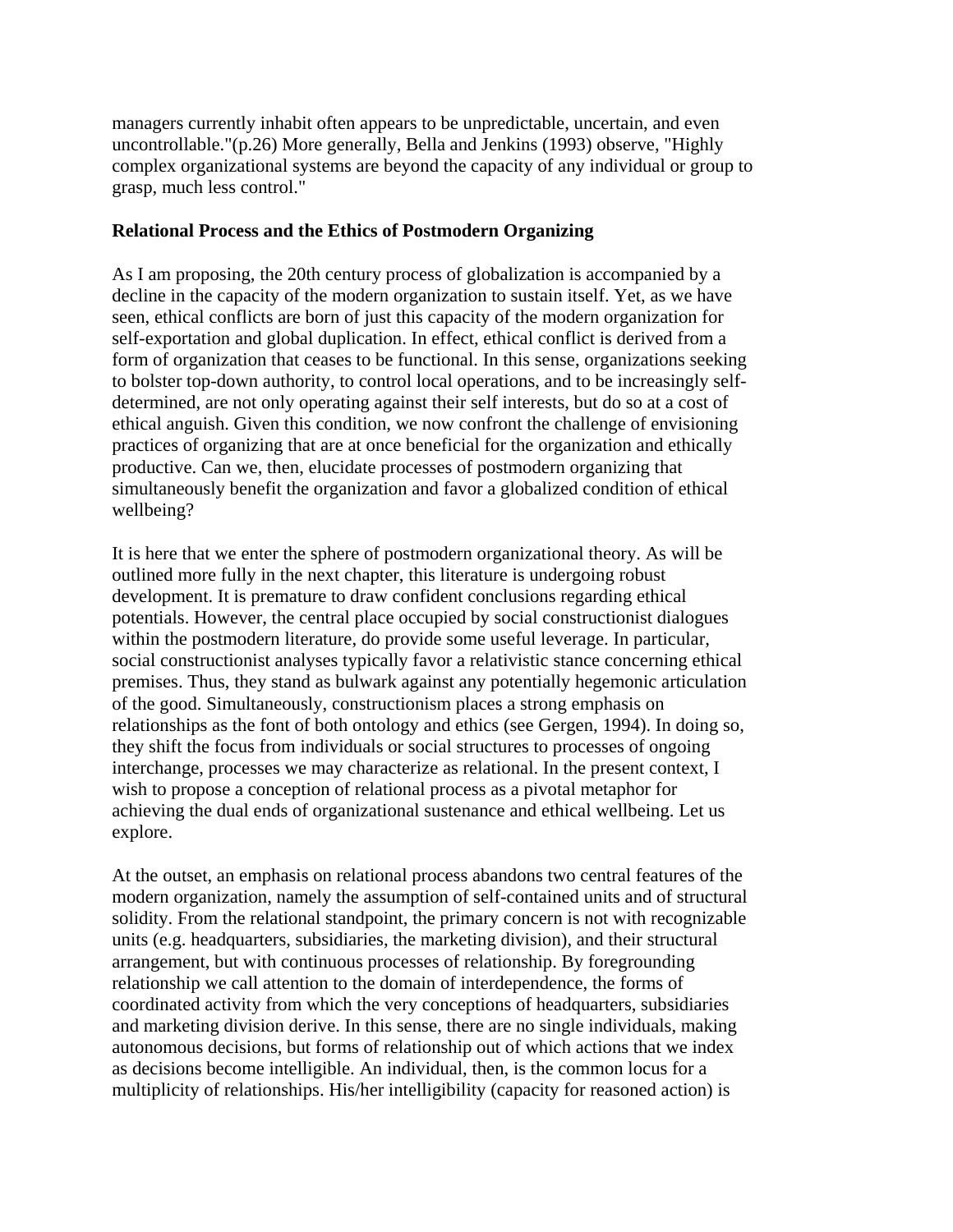chiefly dependent on participating in processes of relational coordination.

To the extent that parties to a relationship continue to communicate, they will generate an internal domain of intelligibility (a sense of "the true" and "the good," as indicated earlier). Thus, as organizations segment relationships in various ways geographically, functionally, hierarchically - so do they generate multiple centers of intelligibility. We may view organizational configuration, then, in terms of a range of relational nuclei, each striving to coordinate internal meaning. As internal meanings are stabilized, so is the internal efficacy of the nucleus enhanced. However, as its intelligibilities ossify, so is its capacity for coordination with other nuclei potentially reduced (see Gergen, 1994). A premium is thus to be placed on avoiding closures of intelligibility, that is, allowing any construction of the true and the good to become sedimented, or simply "common sense." Within the nuclei, multiple logics should be encouraged, and a healthy appreciation for incoherent policies prevail. Further, all decisions and policies may be construed as contingent, formalizations of "the conversation at this moment." In this way space remains for a continuation of the dialogue, and a revisioning of policies and practices.

Finally, and most important for present purposes, we see that the adequacy of a decision or policy does not rest on the intellectual capacity of the single decision maker (or decision making group.) Rather, maximal reliance must be placed on relational processes linking those responsible for the decision or policy to those who will be affected. This is not to recapitulate the modern presumption that effective decisions should be based on information about target characteristics (e.g. attitudes, motivation, cultural habits, income). Rather, it is to say that "the targets" should optimally join in fashioning the character of those decisions. The decision making process then, should be permeable, interactively embedded within the context of consequence. In effect, relational nuclei within the organization should be multiply enmeshed with other nuclei, engaged in dialogues in which multiple intelligibilities are shared, interpenetrate, modify, concatenate or act with critical reflection on each other. Similar processes of inter-interpolation should characterize relations with various "target audiences" of concern to the organization.

Outlined thus far is a vision of postmodern organizational process, one in which the chief emphasis is placed on relational process. Its contours have been importantly fashioned by conversations with managers across the globe concerned with organizational viability. More will be said about the efficacy of this vision of organizational process. However, we must finally return to our major challenge, that of envisioning globalizing organizations as positive forces for ethical generativity. Specifically, in what sense does relational process furnish a basis for ethical vision? On what grounds can it be argued that relational process is intrinsically ethical? The answer to this question can be traced to the earlier proposal that ethics themselves are communal creations; conceptions of the good emerge in the process of relationship. In this sense, an organization in which relational process of the present kind are preeminent, is also one in which the generative conditions for ethical sensibility are continuously restored. That is, no preconceived conception of the good enters the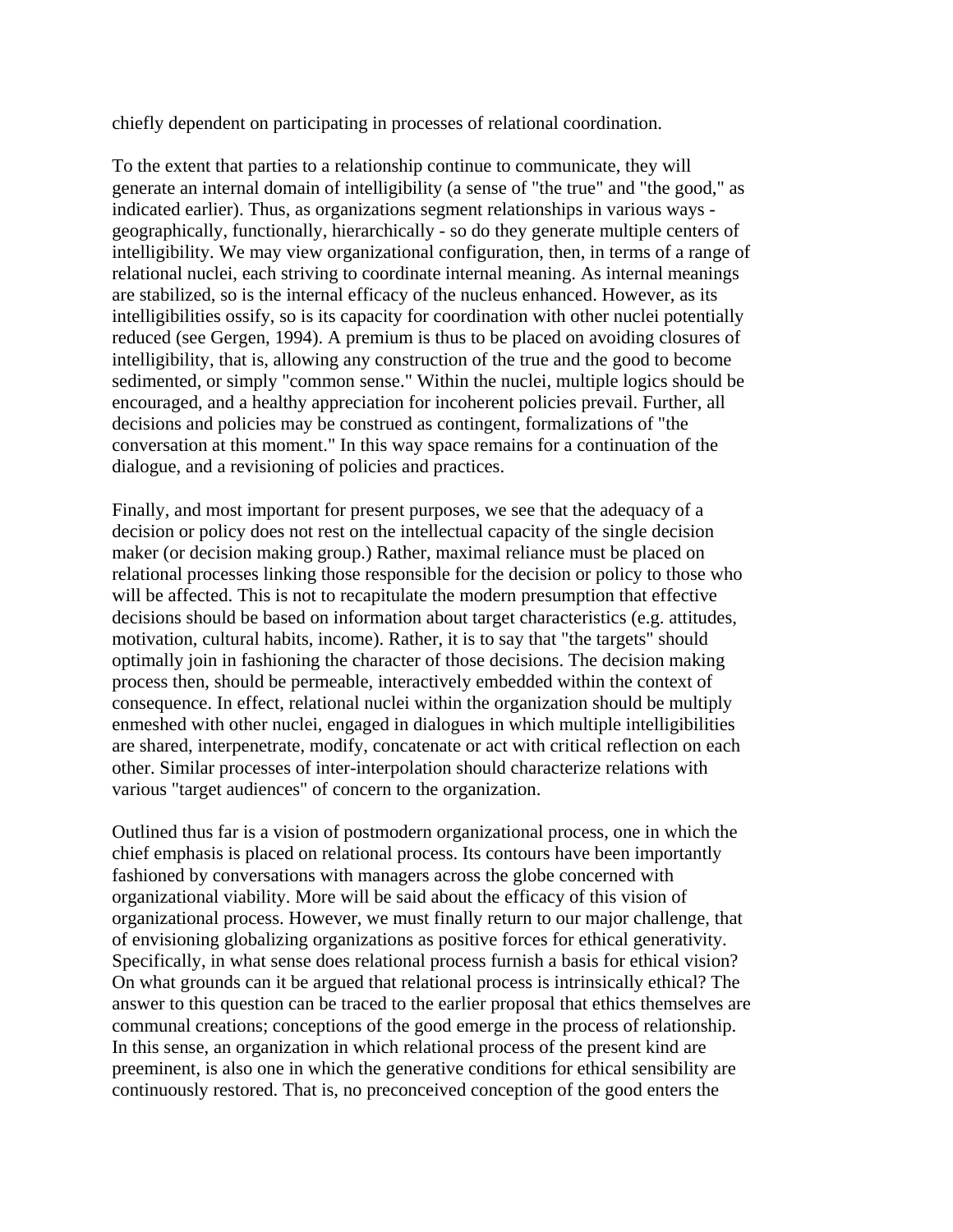relationship unchallenged; no voice of the good - developed from afar - remains inviolate. The preexisting relations offer resources from which participants will surely draw; but the off-stage ethics are not binding within the new context. Conceptions of the good are thus born and reborn within their specific contexts of usage.

## **Toward Ethically Generative Practice**

What I am proposing here is essentially a shift from a conception of ethical principles from which proper practices are derived, to forms of ethically generative practice practices that give rise to conjoint valuing and the synergistic blending of realities. By shifting the emphasis to practice, we avoid the endless contestatation on the nature of the good, stripped from history and culture. There is no ethical a priori from which, indeed, springs the very sense of the evil other. Rather, the focus is on developing relational practices which are themselves the sources of the communal sense of the good. Can we, however, offer a blueprint for ethically generative practices, a set of criteria or activities that will guarantee the emergence of a collaborative sense of the good? In my view, such a temptation is to be avoided; for to do so would be again to close out the possibility for broad participation. Every practice will necessarily favor certain groups, skills, or traditions. Rather than articulating such practices in bold script, I am drawn rather to a process by which we as scholars join with practitioners to develop a range of potentials - concepts, visions, metaphors, stories - that may encourage the development of ethically generative practices on sites of local action.

In this context, I wish to share a number of "stories" growing from experiences while working with an extended multi-national pharmaceutical company. As outlined in the preceding chapter, we deliberated with managers around the world concerning optimal management practices for the future. In particular, we asked them to identity what they were now finding to be the most effective communication practices. Would such practices reflect the traditional, or modernist conception of optimal communication (stressing centralized authority, top-down flow of policies, and the upward flow of information)? Interestingly, the answer was almost univocally in the negative. Repeatedly we were told of management experiences that were relational in character, which emphasized dialogic process, multiple logics, and permeable boundaries within organizational spheres and between the organization and its external context. It is this same set of practices that, in my view, possess ethically generative potential. Consider the following:

- In one organizational restructuring project, top management avoided the usual "independent study" of its operations by outside consultants, and turned the task over to the organization itself. Fourteen teams, representing all sectors of the company, carried out broadscale interviews, met periodically with other relevant teams to explore the total operations of the company, and deliberated on the demands and skills necessary for future success. Finally they and contributed to a seven-volume summary containing their research and recommendations concerning personnel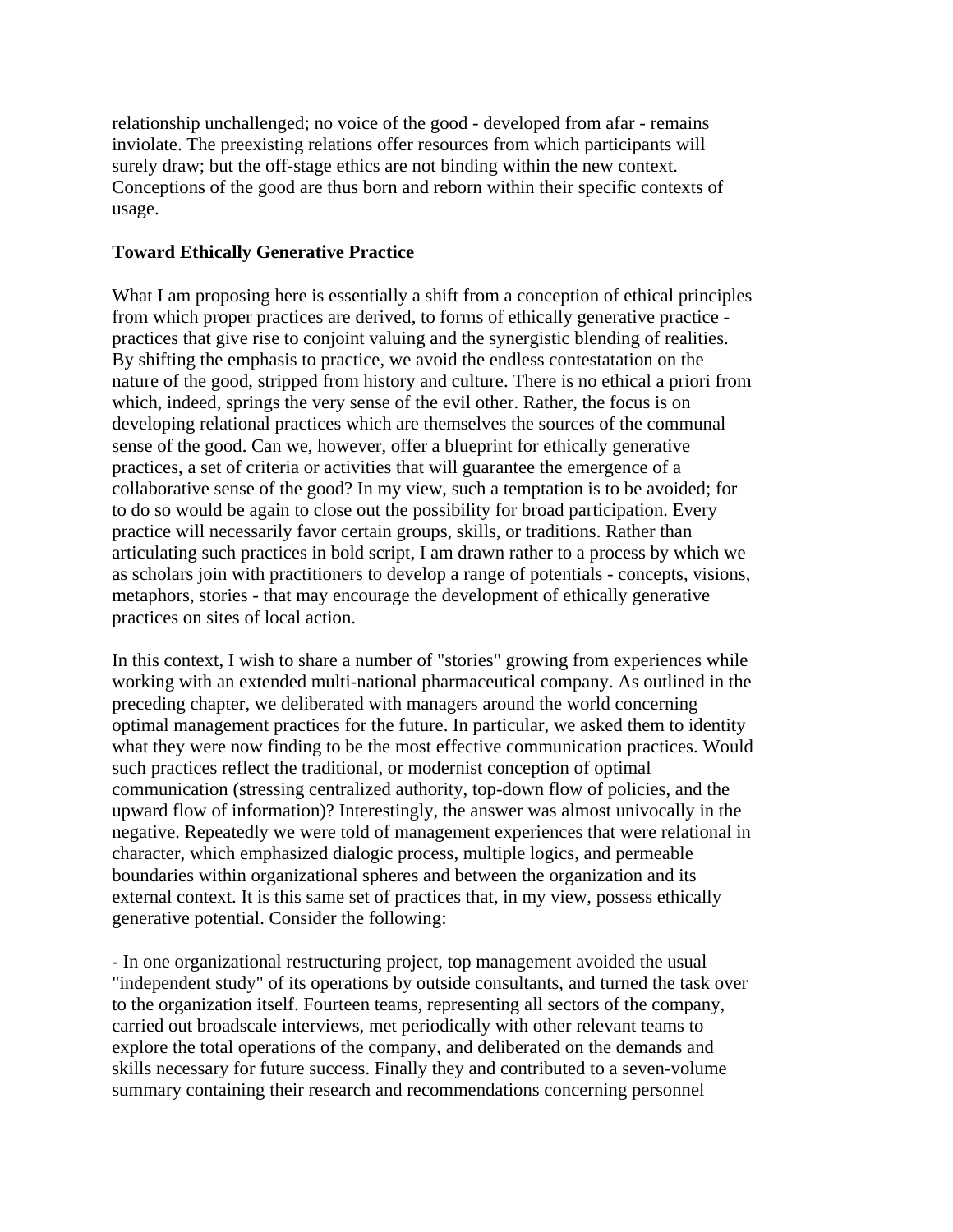reductions, training, and the organization of work. A steering committee, headed by the CEO, eventually adopted some 75% of the recommendations. In effect, virtually all sectors of the company were given voice in molding the future of the company.

- The company was placed under sharp critical attack for its research on genetic engineering. An information campaign, mounted to inform the public of the positive effects of such research, did nothing to dissuade an increasingly vocal organization of dissenters. The company then shifted to a relational orientation, in which they proposed to the opposition that they work cooperatively to create a public exhibition informing the public of their diverse views on these complex and emotionally charged issues. After much active discussion, the various participants agreed on a set of informative exhibits that were subsequently displayed at a city cultural center. The exhibition was praised for its balance and open design. Company representatives felt there had also been an informative exchange of opinions with the opposition; both sides had developed more differentiated and appreciative views, and the public had been exposed to the multiple issues involved.

- Pharmaceutical companies in general are placed under close and critical scrutiny by the press. Traditional company policy was to protect internal information and decisions against press intrusion, and to plan information campaigns designed to sway the public through the press. However, the relationship thus spawned between the organization and the press was strategic and adversarial. In two countries under study this policy was abandoned in favor of a collaborative relationship with the press. Press representatives were called in to attend internal briefings within the company; company representatives met frequently and informally with the press for exchanges of views and information. The results, in both cases, proved highly satisfying; distrust and misunderstanding receded.

These several instances are only illustrative of practices that have ethically generative potential. Also resonant, however, were the development of an international research team, in which young researchers from six nationalities devoted six days to work on issues of mutual understanding and respect; an Asia Pacific Workshop in which representatives of 14 countries met to hammer out business policies for the future; and a meeting of Eastern and Middle European Region representatives to consider future markets. Relational process was also evident in the company's communication with numerous "target audiences." In one initiative, for example, the company worked cooperatively with both international and local agencies to develop organ donor programs; in another, a Third World subsidiary set up a program to train youth in technical specialties within the company.

Interestingly, the result of many of these efforts has also been an incorporation of outside values into the corporation itself. For example, rather than seeing ecology activists as a threat to profitable enterprises, the chemical division developed an internal program dedicated to environmental protection; rather than simply letting unused drugs end up in landfills or in the hands of children, French managers took an active role in developing a drug recycling program; and rather than viewing bioethics